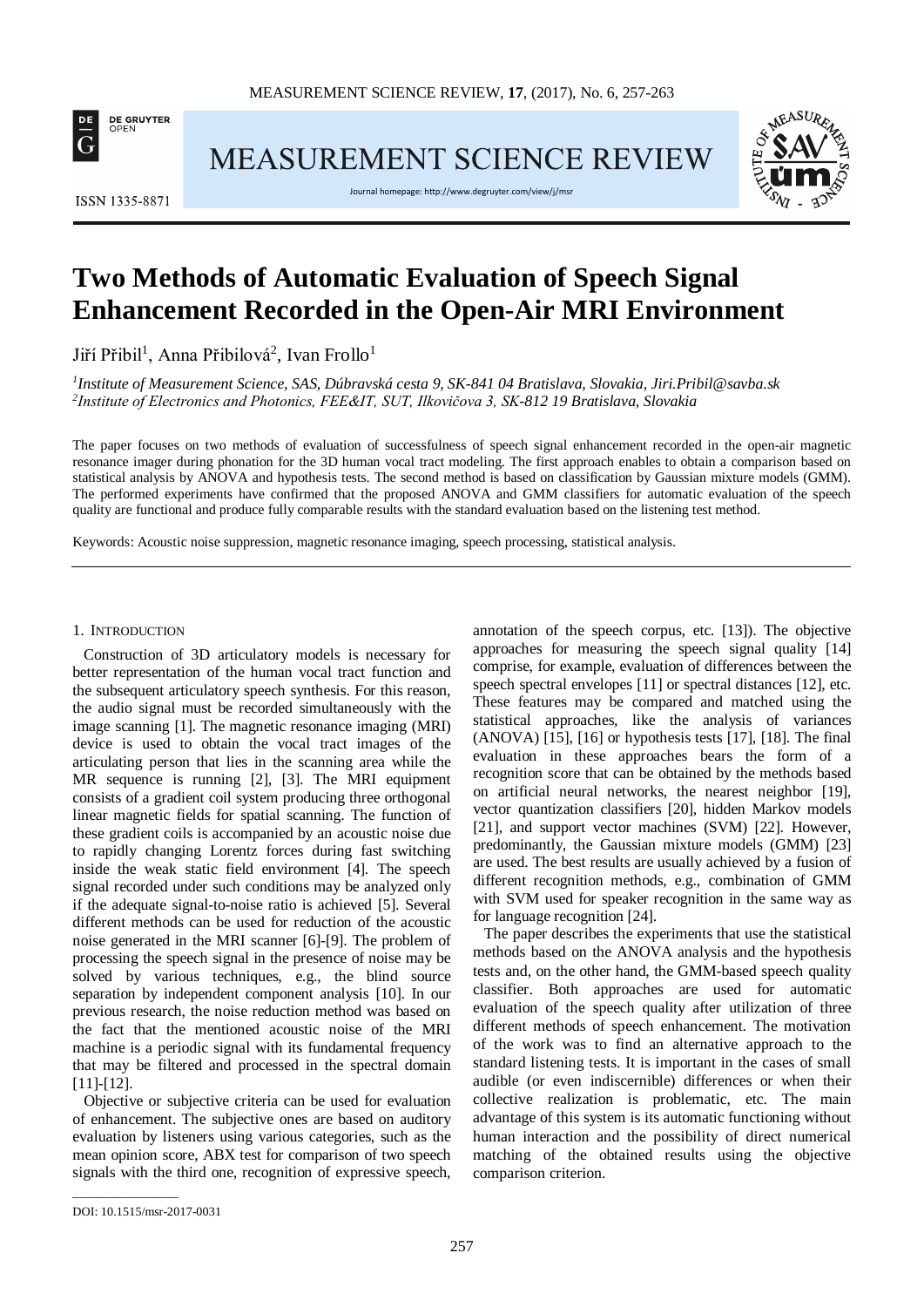#### 2. METHODS

## *A. Noise Suppression in speech signal*

We analyze functionality and successfulness of application of three different methods of the acoustic noise suppression for enhancement of the speech signal recorded during phonation in the MRI environment:

- 1. The first noise reduction method (further called as *Nsup1*) is based on limitation of the real cepstrum of the noisy speech and clipping the peaks corresponding to the harmonic frequencies of the acoustic noise [11]. This method works well when the basic pitch period of the human voice differs from the repeating period of the running MR scan sequence [12]. In this case, the speech signal with the superimposed noise is recorded by one pick-up microphone.
- 2. The second tested noise suppression approach (*Nsup2*) uses a subtraction between the short-time spectra of the audio signals recorded by two microphones: the first one recording the speech together with the acoustic noise, the second one recording only the acoustic noise [11].
- 3. The third method (*Nsup3*) is based on spectral subtraction of the MR scan periodic noise from the same noise superimposed on the speech signal, however, both shorttime spectra are estimated from the recording picked-up by the same microphone [12].

The source-filter speech synthesizer with cepstral parameterization of the impulse response of the vocal tract model is used for the reconstruction after the noise suppression in all cases. Each of the applied methods uses different arrangement and practical realization of the recording process as well as the pick-up microphone(s) location [12].

#### *B. ANOVA-based classification of the speech signal*

The first part of our speech quality evaluation after application of different methods of noise suppression in the speech signal recorded in the environment of the open-air MRI device working with the weak magnetic field is based on the ANOVA analysis. This approach focuses on testing whether there is a common mean of speech features from several groups. Besides the ANOVA *F-*test giving the ratio of variances between and within groups [16], the hypothesis probability resulting from the Wilcoxon test [25] or the Mann-Whitney U test [26] comparing whether two samples come from identical distributions with equal medians or they do not have equal medians, the Ansari-Bradley hypothesis test [27] is used to specify whether two distributions are the same or they differ in their variances. For a chosen significance level the resulting logical value "0" denotes that the null hypothesis cannot be rejected and the value "1" indicates that it can be rejected.

In the developed classification method the speech spectral properties and prosodic parameters extracted from the clean speech are stored in the database DB<sub>Orig</sub>, from the speech with MRI noise in DB<sub>Nfonat</sub>, and from the de-noised speech in the databases  $DB_{N\text{sup1..N}}$ , treated separately for male and female voices. These speech features and parameters are processed by the one-way ANOVA analysis and then the histograms of the occurrences are calculated – see the block diagram in Fig.1. Three comparison methods are used for each of the speech features and the following parameters are determined:

- 1. absolute distance between group means of the original speech and the speech enhanced by the methods  $D_{OT1-3}$ after the multiple comparison applied to ANOVA statistical results – see visualization in Fig.2.a),
- 2. hypothesis probability based on the Ansari-Bradley or the Wilcoxon test,
- 3. relative RMS distance  $D_{\text{RMS}rel}$  between the histograms of features extracted from the  $DB_{Orig}$  and  $DB_{Nsup1-N}$ , as documented by an example in Fig.2.b).



Fig.1. Block diagram of ANOVA-based classifier for evaluation of the enhanced speech signals.



Fig.2. Visualization example of the distance between group means a) and relative RMS distance between the histograms b) for the first cepstral coefficient.

The determined distances and probability values are next sorted by size from minimum (1=nearest to the original) to maximum (3=farthest from the original). From the obtained orders in the range of 1-3 for *N*<sub>SF</sub> speech features the histograms of the occurrence distributions are subsequently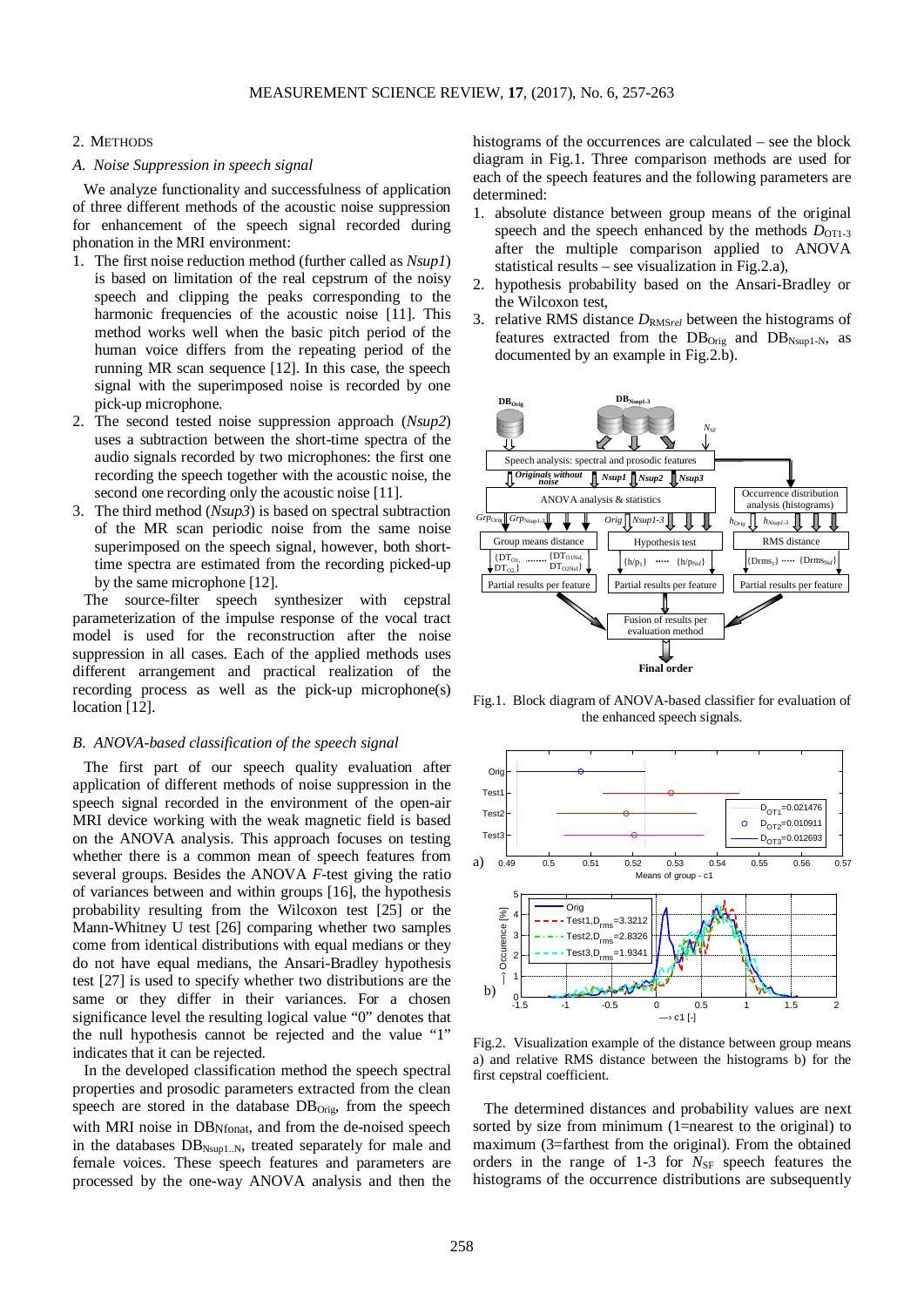calculated for each of the comparison methods (ANOVA/hypothesis test/RMS between histograms) – see the demonstration example in Fig.3. Then, the best order with the maximum occurrence is used for calculation of the final order of mean values for every tested enhanced signal group as the final evaluation value – see the visualization by bar-graphs in Fig.4.



Fig.3. Demonstration example of histograms of order occurences of distances between group means (ANOVA) calculated from all  $N_{\text{SF}}$  features for three tested noise suppression methods.



Fig.4. Visualization example of mean values of winner orders per used evalution methods for three tested de-noising approaches a), calculated final order as a result for tested de-noising approaches b).

# *C. GMM-based evaluation of the speech signal quality*

Primarily, the GMMs represent a linear combination of multiple Gaussian probability distribution functions of the input data vector [23]. The covariance matrix and the vector of means together with the weighting parameters have to be determined from the input training data. For the mixture of Gaussians the use of maximum likelihood gives no closedform analytical solution which would be an ideal case, so the expectation-maximization (EM) iteration algorithm is used for maximizing the likelihood functions [15]. The initial parameters for the EM algorithm are first of all the number of mixtures  $N_{\text{MIX}}$  and the number of iterations. In general, the elements of the feature vectors could be correlated so that rather a high number of mixture components and a full covariance matrix would be necessary for sufficient approximation. On the other hand, the GMM with a diagonal covariance matrix is usually used in speaker identification [23] due to its lower computational complexity. The GMM classifier returns the probability score that the tested speech signal belongs to the GMM model.

In the standard realization of the GMM classifier, the resulting class is given by the maximum overall probability of all obtained scores  $(T, n)$  corresponding to  $N$  output classes using the feature vector *T* from the currently processed speech signal. The main idea of the proposed evaluation method is based on the correlation between the score maxima obtained using the models of the clean speech (further called *Orig*) and the speech with the MRI noise (*Nfonat*). The obtained normalized score values for the enhancement methods *Nsup*1-3 are next ordered using the '*ascend*' sorting for the clean speech models and the '*descend*' sorting for the noisy speech. Finally, the mean score order values in the range of 1-3 (for comparison with the results achieved by the listening tests where "1" represented the best, "2" average, and "3" the worst speech quality) are used for the speech quality evaluation – see an example in Fig.5. The functional block diagram of the whole evaluation method of the speech signal enhancement is shown in Fig.6.



Fig.5. Example of score order determination: partial results for female speaker summarized for all five vowels a), final score as the speech quality evaluation results b).



Fig.6. Block diagram of the GMM-based classifier for evaluation of the MRI noise suppression in the speech signal.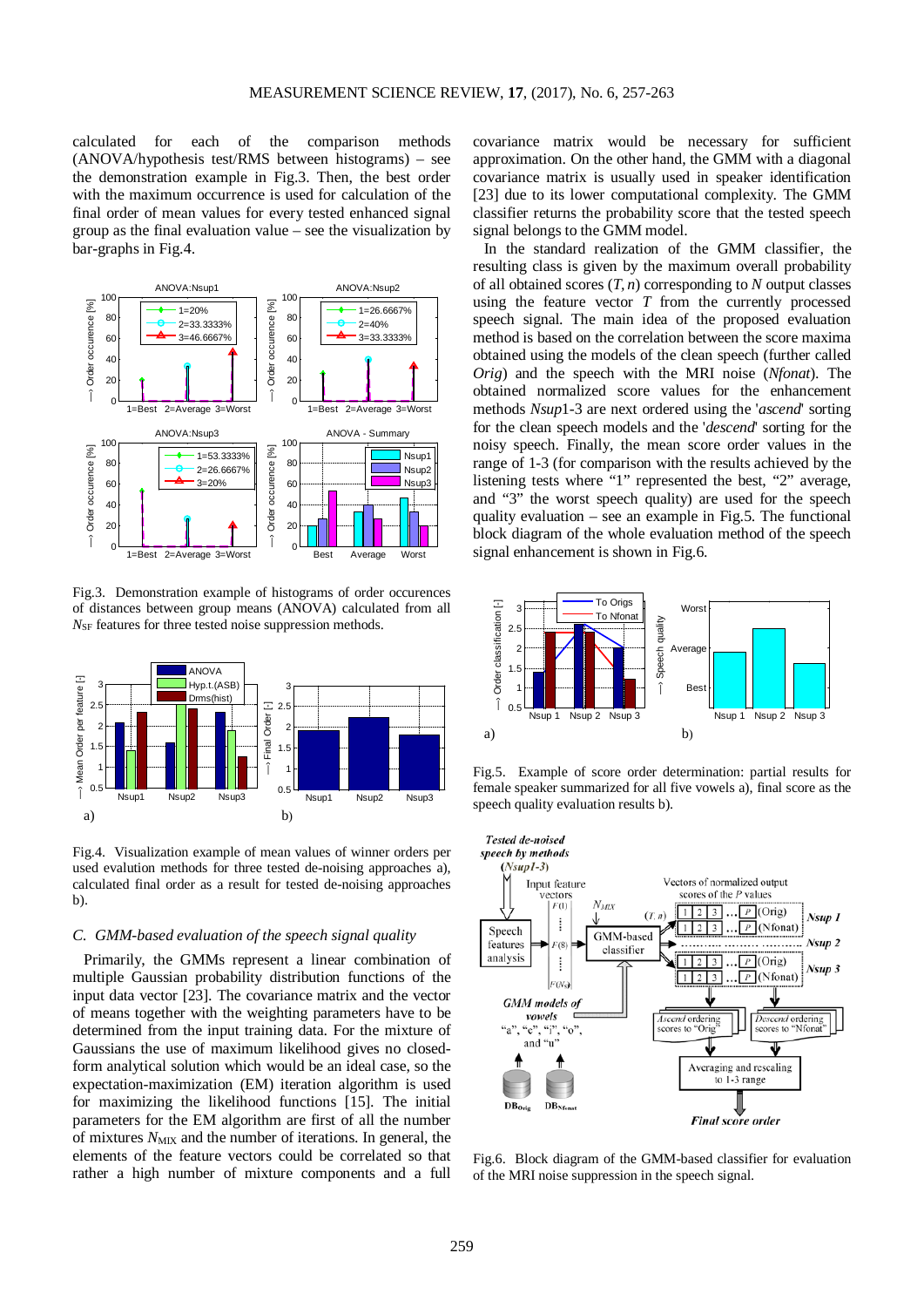# *D. Determination of features of the speech signal*

In the area of the GMM-based speaker [28]-[30], as well as the acoustic signal recognition [31], the most commonly used spectral features are mel-frequency cepstral coefficients together with energy and prosodic parameters. In our experiments the features differ for ANOVA-based evaluation and GMM-based classification of the speech signal quality. The analysis of the input sentence begins with segmentation and determination of the fundamental frequency F0 from the segmented input signal. Next, the smoothed spectral envelope and the power spectral density from the weighted *P* frames of the speech signal are computed for determination of basic and supplementary spectral features. The basic spectral properties are expressed by the statistical parameters as centroid (SC), flatness (SF), spread, skewness, kurtosis, etc. As supplementary spectral features the following parameters are used: spectral decrease (tilt), harmonics-tonoise ratio (HNR), Shannon, Rényi, or Tsallis spectral entropy (SHE/RSE/TSE), etc. For voiced speech description, the first two formant positions  $F_1$ ,  $F_2$  and their ratio  $F_1/F_2$  are also used in our experiments. The cepstral coefficients  ${c_n}$ obtained during the process of cepstral analysis, giving information about spectral properties of the human vocal tract, are also successfully used in the feature vectors. The supra-segmental properties include also the speech signal energy expressed by the first cepstral coefficient  $(En<sub>c0</sub>)$  or by the autocorrelation function  $(En<sub>r0</sub>)$ . The prosodic parameters consist of two types of energy parameters calculated from the differential microintonation signal  $F0_{\text{DIFF}}$ , zero crossing frequency  $F_{ZCR}$ , jitter, and shimmer.

These speech features are stored to different databases depending on the input signal used  $(DB<sub>Orie</sub>, DB<sub>Nfonat</sub>, and$  $DB_{Nsub1,N}$  – see the block diagram in Fig.7. For the GMMbased experiments, every vector of *P* speech features is subsequently processed to obtain N<sub>SF</sub> representative statistical values (mean, median, rel. maximum, rel. minimum, etc.).



Fig.7. Block diagram of the feature database creation from the speech spectral properties and supra-segmental parameters.

## 3. MATERIAL AND EXPERIMENTS

# *A. Speech signal recording and processing*

Our experiments were carried out with the open-air MRI equipment E-scan OPERA working with the low magnetic induction of 0.178 Tesla [32]. The speech and noise signals were recorded using the Behringer condenser microphone connected to a separate personal computer via the XENYX 502 mixer and UCA202 audio interface. The audio signals were originally sampled at 32 kHz and then resampled to 16 kHz. The microphone picking up the speech was placed at the position of 150 degrees as documented by the photo of the experimental arrangement in Fig.8. where the tested person lies at 180 degrees. The microphone recording the noise only was placed at 30 degrees. The distance of the microphones from the MRI device central point was 60 cm, and they were situated vertically in the middle between both gradient coils.



Fig.8. Arrangement of speech and noise recording in the E-scan OPERA: examined person with a pick-up microphone a), principal angle diagram of the MRI scanning area b).

The recorded speech and noise signals were used for creation of the database consisting of five separately phonated long vowels "a", "e", "i", "o", and "u" from three male and two female non-professional speakers with time duration interval from 8 to 15 sec. For each of the tested vowels, two types of recordings were carried out. The first one corresponds to the "clean" speech signal of phonation without any MRI noise, only with the superimposed background noise of the temperature stabilizer [12]. The second one is composed of phonation during execution of the MR sequence SSF-3D which is usually applied for MR scanning of the human vocal tract [33].

The input feature vector with the length experimentally set to  $N_{\text{SF}}=16$  consisted of a mix of the basic and supplementary spectral and prosodic features. For the ANOVA-based evaluation experiment, the following speech features were used:  ${En_{c0}, En_{r0}, tilt, SC, flatness, HNR, SHE, RSE, TSE,  $c_1$$  $-c_3$ , FO<sub>DIFF</sub>, FO<sub>ZCR</sub>, jitter, and shimmer}. In the case of GMM training and classification the input vector contained statistical representative values of the supra-segmental parameters  ${F0}_{\text{DIFF}}$ , jitter, and shimmer}, the basic spectral features determined from the spectral envelopes  ${F_1/F_2$ , SC,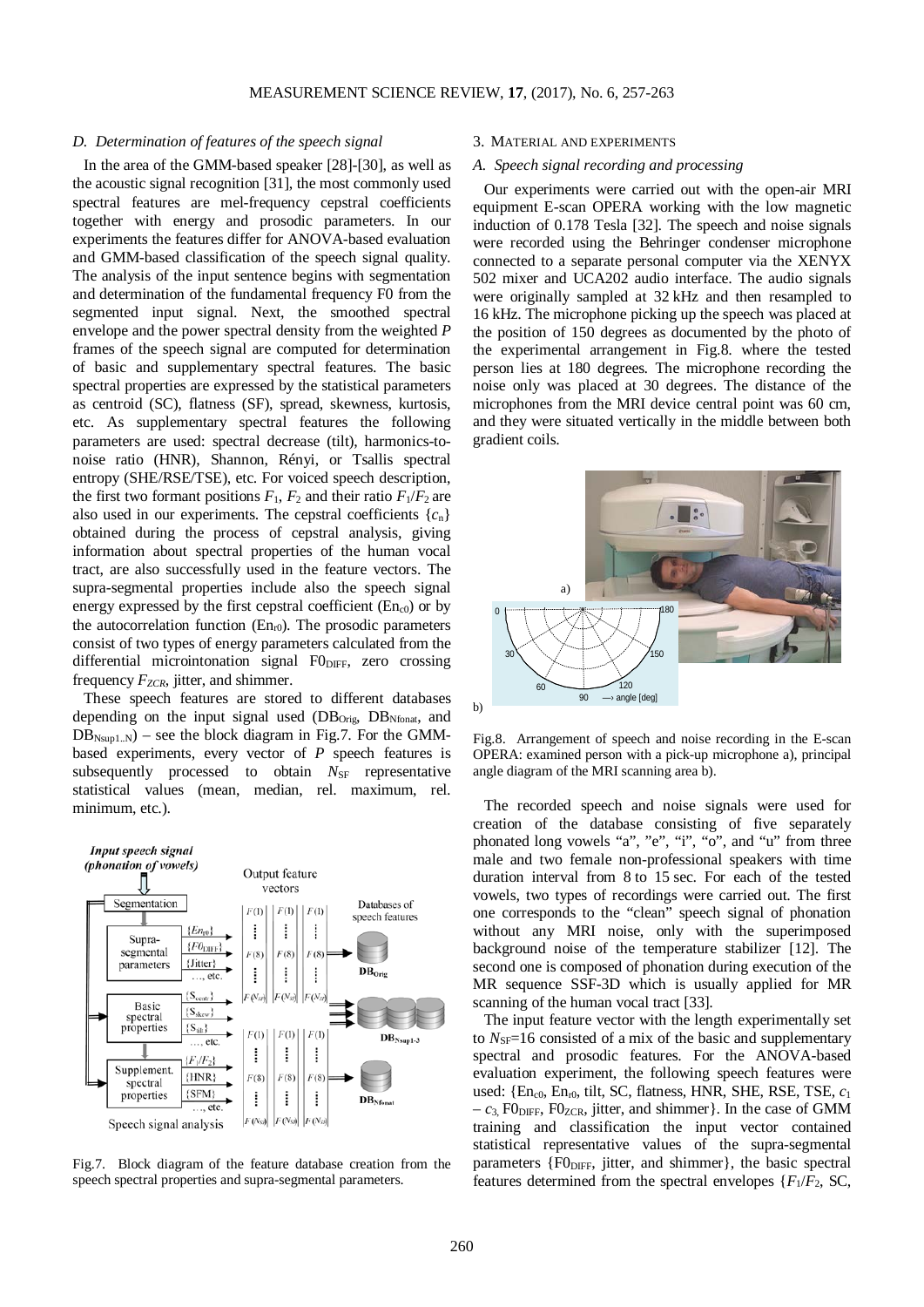tilt}, and the supplementary spectral parameters {HNR, flatness, SHE}.

The Ansari-Bradley hypothesis test was finally used in the ANOVA-based evaluation experiment due to higher consistency of the produced probability results with the absolute distances between group means. In the GMM-based evaluation experiment, a simple diagonal covariance matrix of the GMM as well as the number of mixtures  $N_{\text{MIX}}=8$  were finally applied because of their lower computational complexity and relatively good final discriminability of the summary results for all three evaluated methods.

The described analysis and processing of the speech and noise signals were currently realized in the Matlab environment (ver. 2012a), using especially the "Signal Processing" and "Statistics" toolboxes. The Ian T. Nabney "Netlab" pattern analysis toolbox [34] was used for implementation of basic functions for the proposed GMM classifier.

#### *B. Performed evaluation experiments*

The subjective evaluation was carried out by the listening test called "*Evaluation of better sound after MRI noise suppression*" by means of the automated internet application located at <http://www.lef.um.savba.sk/scripts/itstposl2.dll> [35]. This listening test had been accessed by twenty nine listeners in the time period from February 1 to 28, 2017. Our listening test experiment consisted of 10 evaluation sets, each comprising 5 long vowel utterances by male and female voices selected randomly from the speech corpus, so 30 recordings were evaluated in total. For each of the vowel recordings the listener had to choose from four possibilities: "*sounds best*", "*sounds average*", "*sounds worst*" or "*cannot be determined*" – see an example of a screenshot of the listening test in Fig.9. The results obtained in this way are presented in Fig.10.



Fig.9. Example of a screen shot of the internet server realization of the listening test; first evaluation set, the first two samples already evaluated, the third one currently playing.

The two basic experiments were focused on verifying the functionality of the developed ANOVA and GMM speech quality classifiers. This step was accompanied by the detailed analysis of the noise suppression method and the speaker type (male/female) – see the partial results in Fig.11. and Fig.12. Finally, the overall obtained values (for all processed vowels and speakers) are matched with the results achieved by the standard listening test method – see Table 2.



Fig.10. 3D visualization of the evaluation results obtained by the listening test method.



Fig.11. Bar-graph comparison of the final order obtained by the ANOVA evaluation aproach for each of the five tested speakers.



Fig.12. The bar-graph comparison of the GMM-based automatic evaluation results separately for male, female, and both genders of tested speakers, summarized for all five vowels.

Table 2. Final numerical comparison of obtained evaluation orders rescaled to the range of 1-3 (1="*best*", 2="*average*", 3="*worst*").

| <b>Method</b>  | Nsup1 | Nsup2 | Nsup3 |
|----------------|-------|-------|-------|
| Listening test | . .52 | 2.48  | .97   |
| ANOVA-based    | .87   | 2.34  | .09   |
| GMM-based      |       | 2.41  |       |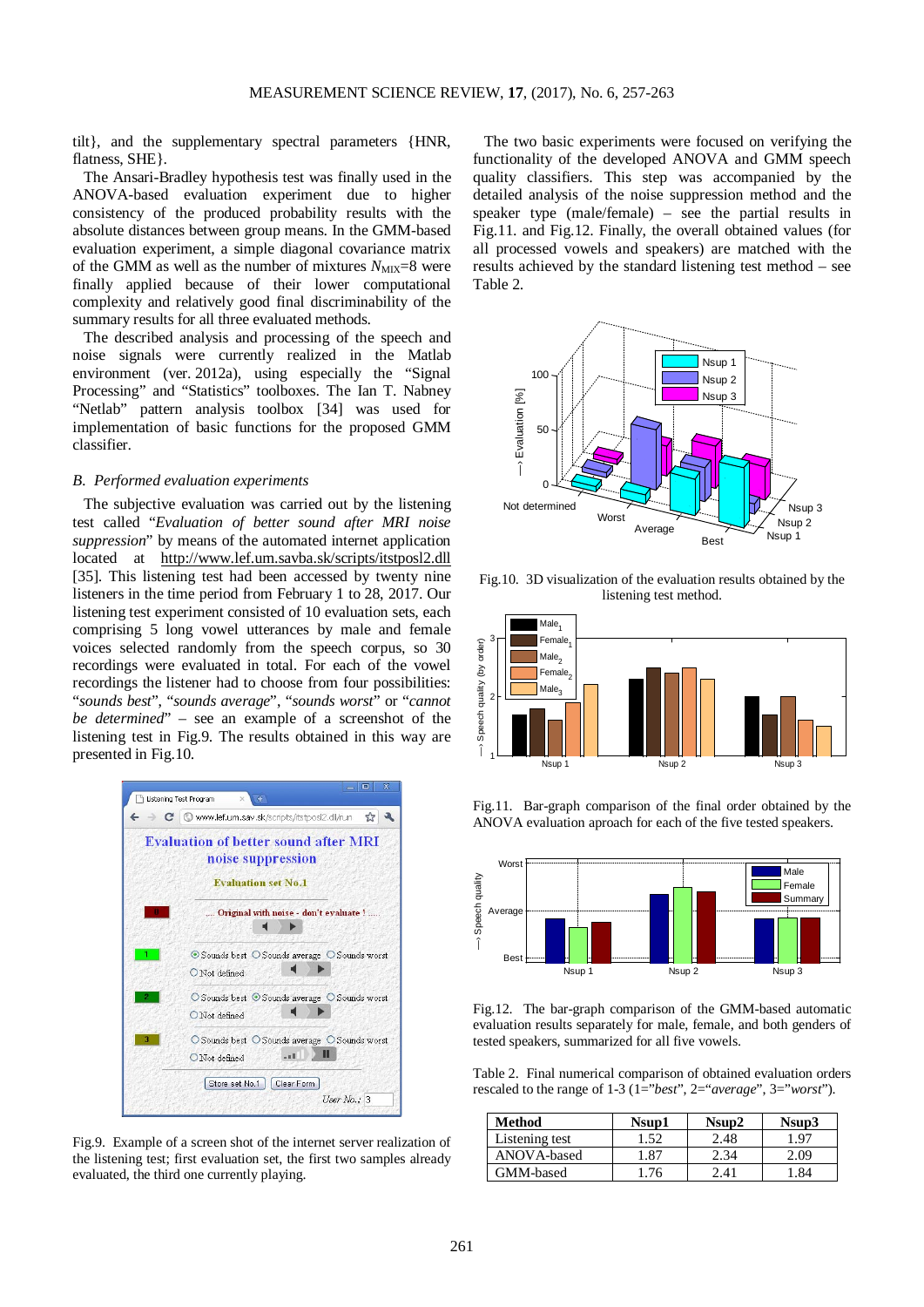#### 4. CONCLUSION

The performed experiments have confirmed that both proposed automatic classifiers based on statistical approach work correctly and produce results comparable with those attained by the standard listening tests. It was verified on the speech material after the MRI noise suppression consisting of the records of the five basic vowels from five voluntary persons examined in the open-air MRI device during the 3D scanning of human vocal tract.

As documented by the obtained results, the applied setting of the basic parameters for ANOVA and GMM evaluation approaches produces variability of the results for the male/female speakers (see the obtained scores in Fig.11.). On the other hand, the analysis of dependence of the obtained results on different types and different numbers of speech parameters used in the input feature vectors must also be performed. Finally, the computation complexity analysis of the current realization in the Matlab environment revealed that optimization and implementation in a higher programing language is necessary for real-time processing and classification.

# ACKNOWLEDGMENT

This work was supported by the Slovak Scientific Grant Agency project VEGA 2/0001/17, the Ministry of Education, Science, Research, and Sports of the Slovak Republic VEGA 1/0905/17, and within the project of the Slovak Research and Development Agency Nr. APVV-15- 0029.

The authors would also like to express thanks to all the people who participated in the listening test.

#### **REFERENCES**

- [1] Wei, J., Liu, J., Fang, Q., Lu, W., Dang, J., Honda, K. (2016). A novel method for constructing 3D geometric articulatory models. *Journal of Signal Processing Systems*, 82, 295-302.
- [2] Aalto, D., Aaltonen, O., Happonen, R.-P. et al. (2014). Large scale data acquisition of simultaneous MRI and speech. *Applied Acoustics*, 83, 64-75.
- [3] Kuorti, J., Malinen, J., Ojalammi, A. (2018). Postprocessing speech recordings during MRI. *Biomedical Signal Processing and Control*, 39, 11-22.
- [4] Tomasi, D., Ernst, T. (2006). A simple theory for vibration of MRI gradient coils. *Brazilian Journal of Physics*, 36, 34-39.
- [5] Burdumy, M., Traser, L., Richter, B. et al. (2015). Acceleration of MRI of the vocal tract provides additional insight into articulator modifications. *Journal of Magnetic Resonance Imaging*, 42, 925-935.
- [6] Lee, N., Park, Y., Lee, G.W. (2017). Frequencydomain active noise control for magnetic resonance imaging acoustic noise. *Applied Acoustics*, 118, 30-38.
- [7] Wu, Z., Kim, Y.C., Khoo, M.C.K., Nayak, K.S. (2014). Evaluation of an independent linear model for acoustic noise on a conventional MRI scanner and implications for acoustic noise reduction. *Magnetic Resonance in Medicine*, 71, 1613-1620.
- [8] Oveisi, A., Nestorović, T. (2016). Mu-synthesis based active robust vibration control of an MRI inlet. *Facta Universitatis, Series: Mechanical Engineering*, 14 (1), 37-53.
- [9] Sun, G., Li, M., Rudd, B.W. et al. (2015). Adaptive speech enhancement using directional microphone in a 4-T scanner. *Magnetic Resonance Materials in Physics, Biology and Medicine,* 28, 473-484.
- [10] Patil, D., Das, N., Routray, A. (2011). Implementation of Fast-ICA: A performance based comparison between floating point and fixed point DSP platform. *Measurement Science Review,* 11 (4), 118-124.
- [11] Přibil, J., Horáček, J., Horák, P. (2011). Two methods of mechanical noise reduction of recorded speech during phonation in an MRI device. *Measurement Science Review*, 11 (3), 92-98.
- [12] Přibil, J., Přibilová, A., Frollo, I. (2016). Analysis of acoustic noise and its suppression in speech recorded during scanning in the open-air MRI. In *Advances in Noise Analysis, Mitigation and Contro*l. Rijeka, Croatia: InTech, 205-228.
- [13] Grůber, M., Matoušek, J. (2010). Listening-test-based annotation of communicative functions for expressive speech synthesis. In *Text, Speech, and Dialogue (TSD) 2010*, LNCS 6231, Springer, 283-290.
- [14] Sen, D., Lu, W. (2017). Systems and methods for measuring speech signal quality. *US Patent 9679555*.
- [15] Rencher, A.C., Schaalje, G.B. (2008). *Linear Models in Statistics, Second Edition*. John Wiley & Sons.
- [16] Lee, C.Y., Lee, Z.J. (2012). A novel algorithm applied to classify unbalanced data. *Applied Soft Computing,* 12, 2481-2485.
- [17] Mizushima, T. (2000). Multisample tests for scale based on kernel density estimation. *Statistics & Probability Letters*, 49, 81-91.
- [18] Altman, D.G., Machin, D., Bryant, T.N., Gardner, M.J. (2000). *Statistics with Confidence: Confidence Intervals and Statistical Guidelines, 2nd edition.* London: BMJ Books.
- [19] Glowacz, A., Glowacz, Z. (2017). Diagnosis of stator faults of the single-phase induction motor using acoustic signals. *Applied Acousticss,* 117, 20-27.
- [20] Bapat, O.A., Fastow, R.M., Olson, J. (2013). Acoustic coprocessor for HMM based embedded speech recognition systems. *IEEE Transactions on Consumer Electronics,* 59 (3), 629-633.
- [21] Bhardwaj, S., Srivastava, S., Hanmandlu, M., Gupta, J.R.P. (2013). GFM-based methods for speaker identification. *IEEE Transaction on Cybernetics*, 43 (3), 1047-1058.
- [22] Vít, J., Matoušek, J. (2013). Concatenation artifact detection trained from listeners evaluations. In *Text, Speech and Dialogue 2013*, LNAI 8082, Springer, 169-176.
- [23] Reynolds, D.A., Rose, R.C. (1995). Robust textindependent speaker identification using Gaussian mixture speaker models. *IEEE Transactions on Speech and Audio Processing,* 3, 72-83.